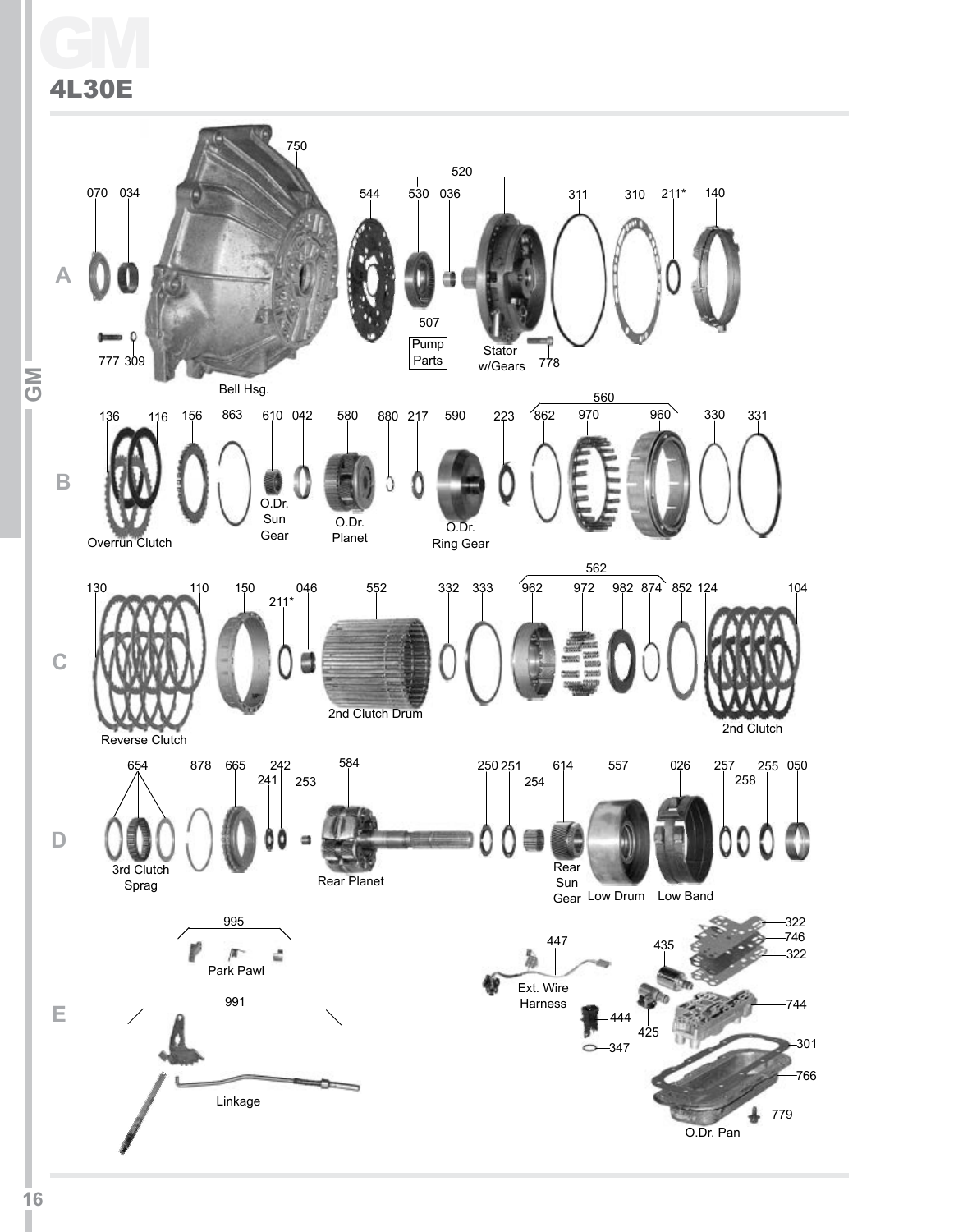# GM 4L30E

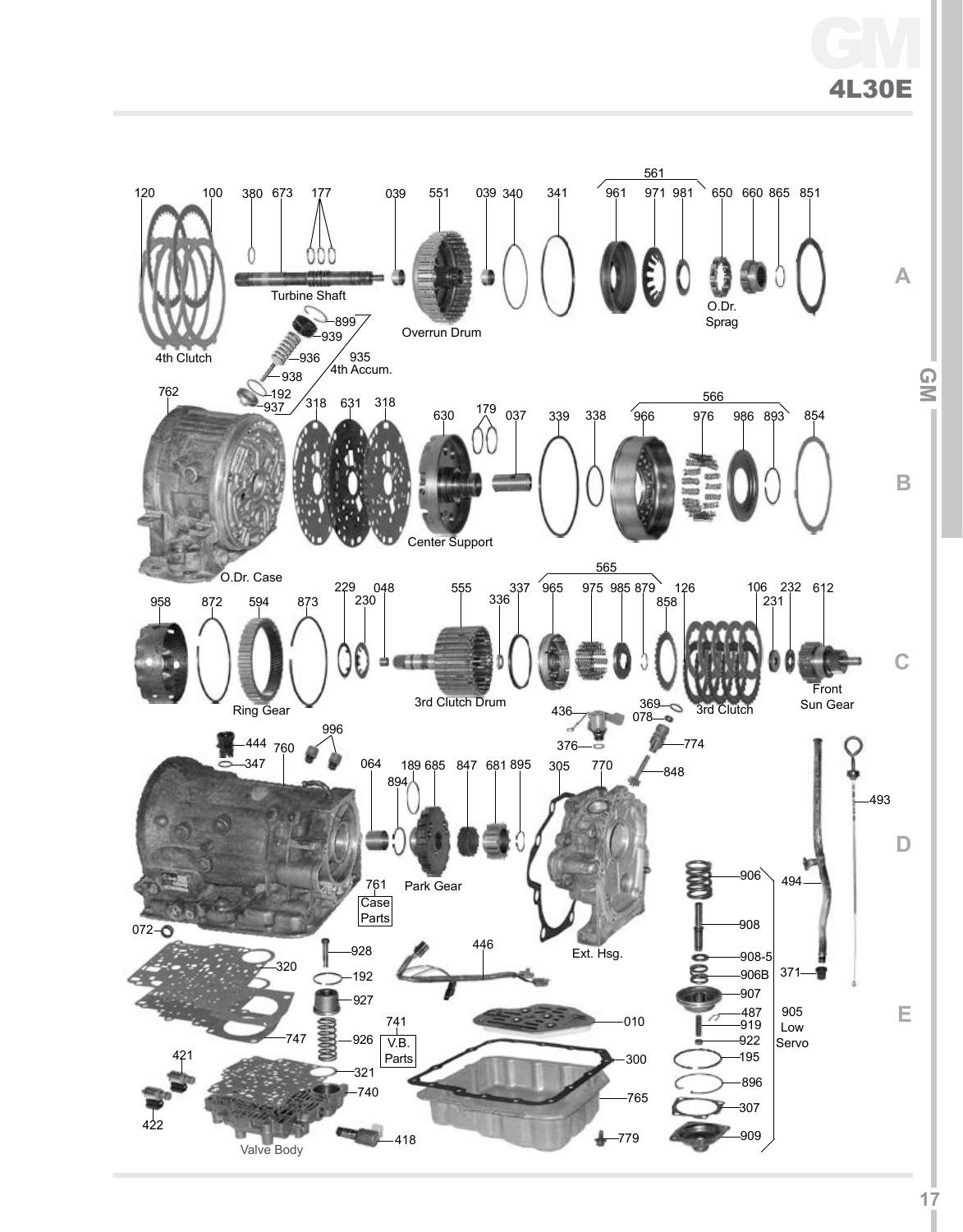|         | ILL# Part# |                              | QTY<br>REF# |
|---------|------------|------------------------------|-------------|
|         |            | <b>OVERHAUL KITS</b>         |             |
|         |            |                              |             |
|         |            |                              |             |
|         |            |                              |             |
|         |            |                              |             |
|         |            |                              |             |
|         |            | <b>MASTER L/STEEL KITS</b>   |             |
|         |            |                              |             |
|         |            |                              |             |
|         |            |                              |             |
|         |            |                              |             |
|         |            |                              |             |
|         |            |                              |             |
|         |            |                              |             |
| Σ       |            | <b>MASTER W/STEELS KITS</b>  |             |
| $\circ$ |            |                              |             |
|         |            |                              |             |
|         |            |                              |             |
|         |            |                              |             |
|         |            |                              |             |
|         |            |                              |             |
|         |            |                              |             |
|         |            | <b>FILTERS</b>               |             |
|         |            |                              |             |
|         |            |                              |             |
|         |            |                              |             |
|         |            |                              |             |
|         |            | <b>MISCELLANEOUS FILTERS</b> |             |
|         |            |                              |             |
|         |            |                              |             |
|         |            |                              |             |
|         |            |                              |             |
|         |            | <b>BANDS</b>                 |             |
|         |            |                              |             |
|         |            |                              |             |
|         |            | <b>BUSHINGS</b>              |             |
|         |            |                              |             |
|         |            |                              |             |
|         |            |                              |             |
|         |            |                              |             |
|         |            |                              |             |
|         |            |                              |             |
|         |            |                              |             |
|         |            |                              |             |
|         | 037        |                              |             |
|         |            |                              |             |
|         |            |                              |             |
|         |            |                              |             |
|         | $050$      |                              |             |
|         | $064$      |                              |             |
|         |            |                              |             |
|         |            | <b>METAL CLAD SEALS</b>      |             |
|         |            |                              |             |
|         |            |                              |             |
|         |            |                              |             |
|         |            |                              |             |
|         |            |                              |             |
|         |            |                              |             |
|         |            |                              |             |
|         |            |                              |             |
|         |            | <b>ERICTIONS</b>             |             |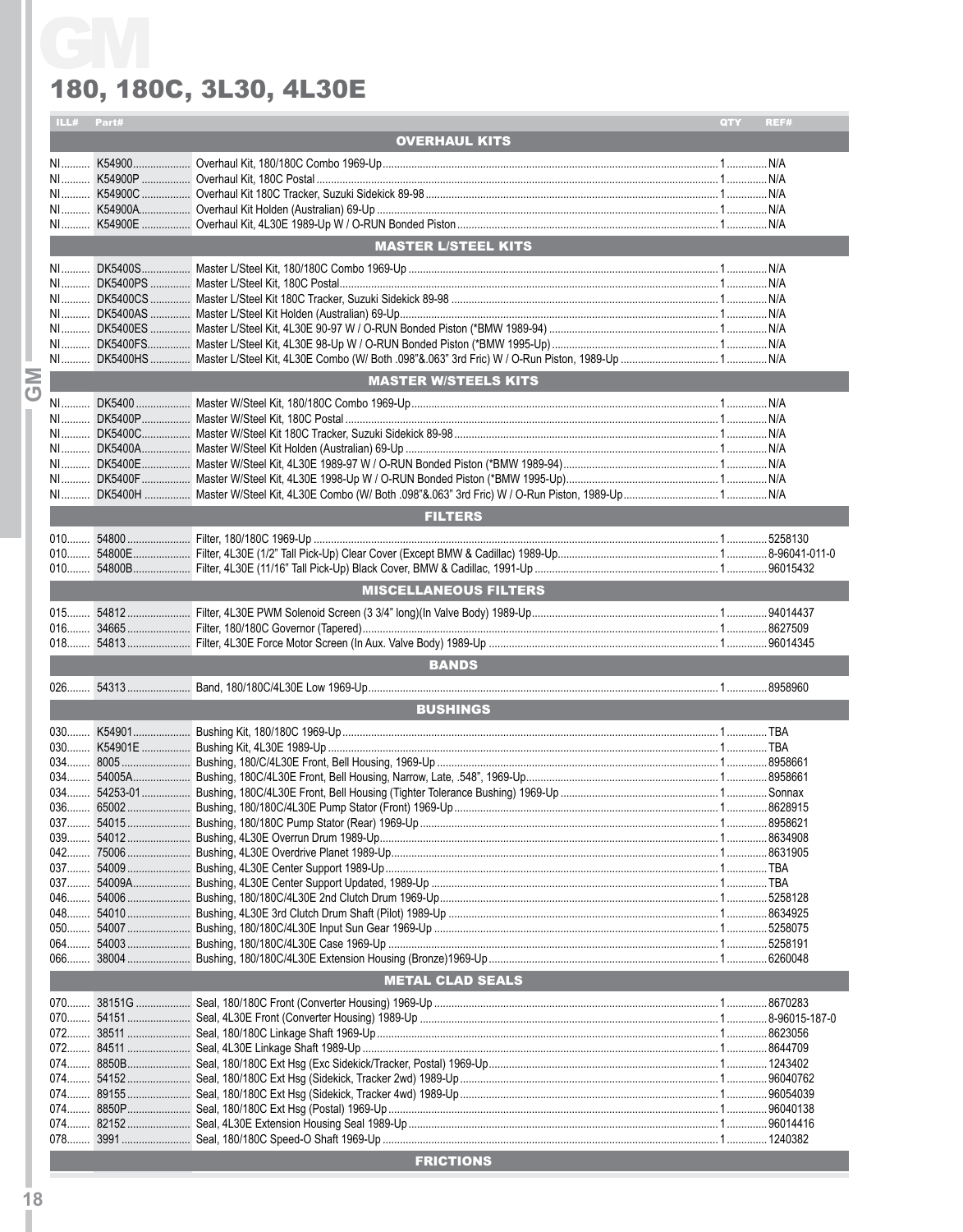| ILL# Part# |                               | QTY | REF# |        |
|------------|-------------------------------|-----|------|--------|
|            |                               |     |      |        |
|            |                               |     |      |        |
|            |                               |     |      |        |
|            |                               |     |      |        |
|            |                               |     |      |        |
|            |                               |     |      |        |
|            |                               |     |      |        |
|            |                               |     |      |        |
|            |                               |     |      |        |
|            |                               |     |      |        |
|            | <b>STEELS</b>                 |     |      |        |
|            |                               |     |      |        |
|            |                               |     |      |        |
|            |                               |     |      |        |
|            |                               |     |      |        |
|            |                               |     |      | ⋒      |
|            |                               |     |      | $\leq$ |
|            |                               |     |      |        |
|            |                               |     |      |        |
|            |                               |     |      |        |
|            |                               |     |      |        |
|            |                               |     |      |        |
|            | <b>PRESSURE PLATES</b>        |     |      |        |
|            |                               |     |      |        |
|            |                               |     |      |        |
|            |                               |     |      |        |
|            |                               |     |      |        |
|            | <b>MODULATORS</b>             |     |      |        |
|            |                               |     |      |        |
|            |                               |     |      |        |
|            |                               |     |      |        |
|            |                               |     |      |        |
|            |                               |     |      |        |
|            |                               |     |      |        |
|            |                               |     |      |        |
|            |                               |     |      |        |
|            |                               |     |      |        |
|            | <b>VALVE BODY KITS</b>        |     |      |        |
|            |                               |     |      |        |
|            |                               |     |      |        |
|            |                               |     |      |        |
|            |                               |     |      |        |
|            |                               |     |      |        |
|            | <b>SEALING RINGS</b>          |     |      |        |
|            |                               |     |      |        |
|            |                               |     |      |        |
|            |                               |     |      |        |
|            |                               |     |      |        |
|            |                               |     |      |        |
|            |                               |     |      |        |
|            |                               |     |      |        |
|            |                               |     |      |        |
|            |                               |     |      |        |
|            |                               |     |      |        |
|            | <b>WASHERS &amp; BEARINGS</b> |     |      |        |
|            |                               |     |      |        |
|            |                               |     |      |        |
|            |                               |     |      |        |
|            |                               |     |      |        |
|            |                               |     |      |        |
|            |                               |     |      |        |
|            |                               |     |      |        |
|            |                               |     |      |        |
|            |                               |     |      |        |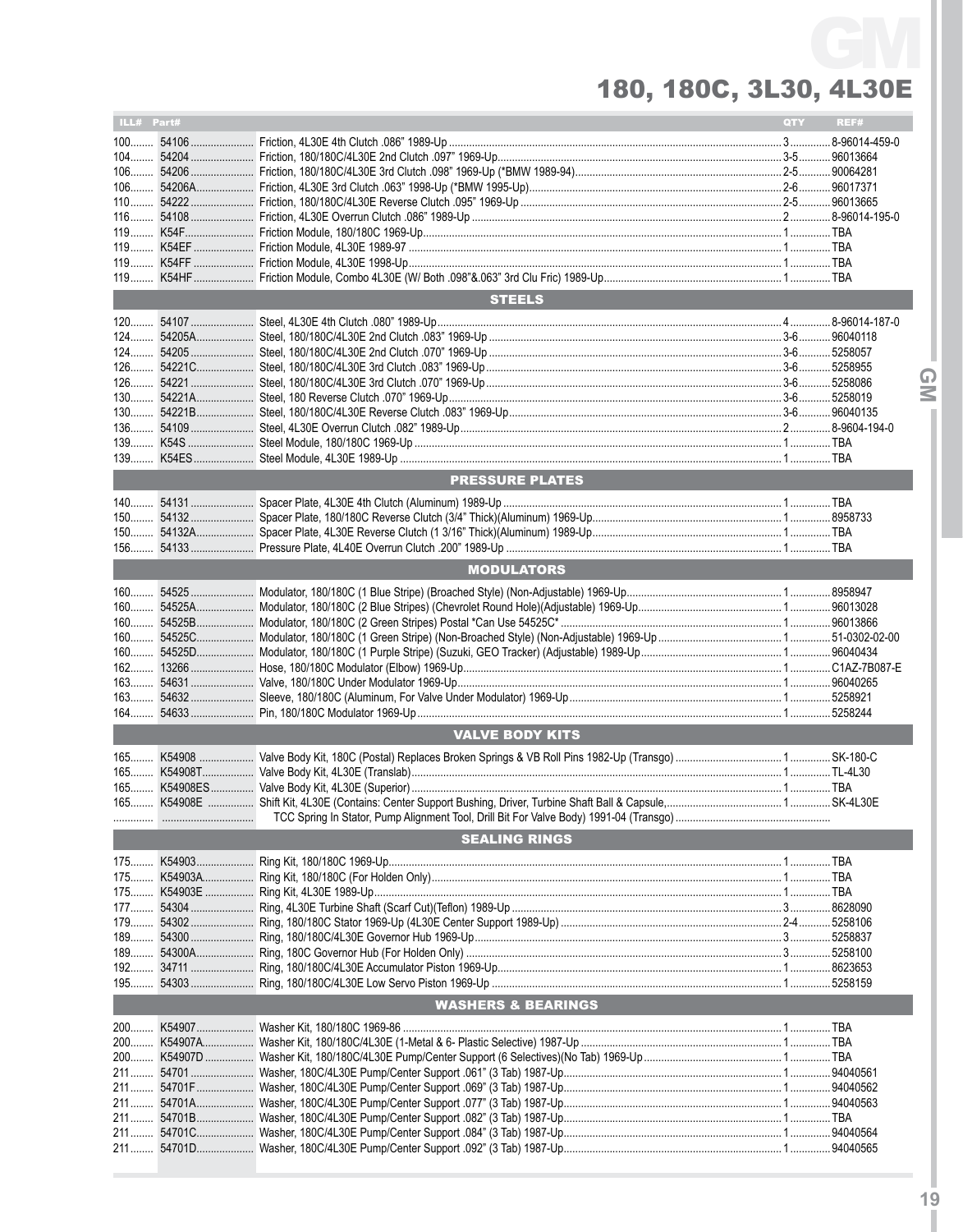|  | ILL# Part# |                                        | QTY REF# |  |
|--|------------|----------------------------------------|----------|--|
|  |            |                                        |          |  |
|  |            |                                        |          |  |
|  |            |                                        |          |  |
|  |            |                                        |          |  |
|  |            |                                        |          |  |
|  |            |                                        |          |  |
|  |            |                                        |          |  |
|  |            |                                        |          |  |
|  |            |                                        |          |  |
|  |            |                                        |          |  |
|  |            |                                        |          |  |
|  |            |                                        |          |  |
|  |            |                                        |          |  |
|  |            |                                        |          |  |
|  |            |                                        |          |  |
|  |            |                                        |          |  |
|  |            |                                        |          |  |
|  |            |                                        |          |  |
|  |            |                                        |          |  |
|  |            |                                        |          |  |
|  |            |                                        |          |  |
|  |            |                                        |          |  |
|  |            | <b>GASKETS &amp; RUBBER COMPONENTS</b> |          |  |
|  |            |                                        |          |  |
|  |            |                                        |          |  |
|  |            |                                        |          |  |
|  |            |                                        |          |  |
|  |            |                                        |          |  |
|  |            |                                        |          |  |
|  |            |                                        |          |  |
|  |            |                                        |          |  |
|  |            |                                        |          |  |
|  |            |                                        |          |  |
|  |            |                                        |          |  |
|  |            |                                        |          |  |
|  |            |                                        |          |  |
|  |            |                                        |          |  |
|  |            |                                        |          |  |
|  |            |                                        |          |  |
|  |            |                                        |          |  |
|  |            |                                        |          |  |
|  |            |                                        |          |  |
|  |            |                                        |          |  |
|  | $326$      |                                        |          |  |
|  |            |                                        |          |  |
|  |            |                                        |          |  |
|  |            |                                        |          |  |
|  |            |                                        |          |  |
|  |            |                                        |          |  |
|  |            |                                        |          |  |
|  |            |                                        |          |  |
|  |            |                                        |          |  |
|  |            |                                        |          |  |
|  |            | <b>TECHNICAL MANUALS</b>               |          |  |
|  |            |                                        |          |  |
|  |            | <b>ELECTRICAL COMPONENTS</b>           |          |  |
|  |            |                                        |          |  |
|  |            |                                        |          |  |
|  |            |                                        |          |  |
|  |            |                                        |          |  |
|  |            |                                        |          |  |
|  |            |                                        |          |  |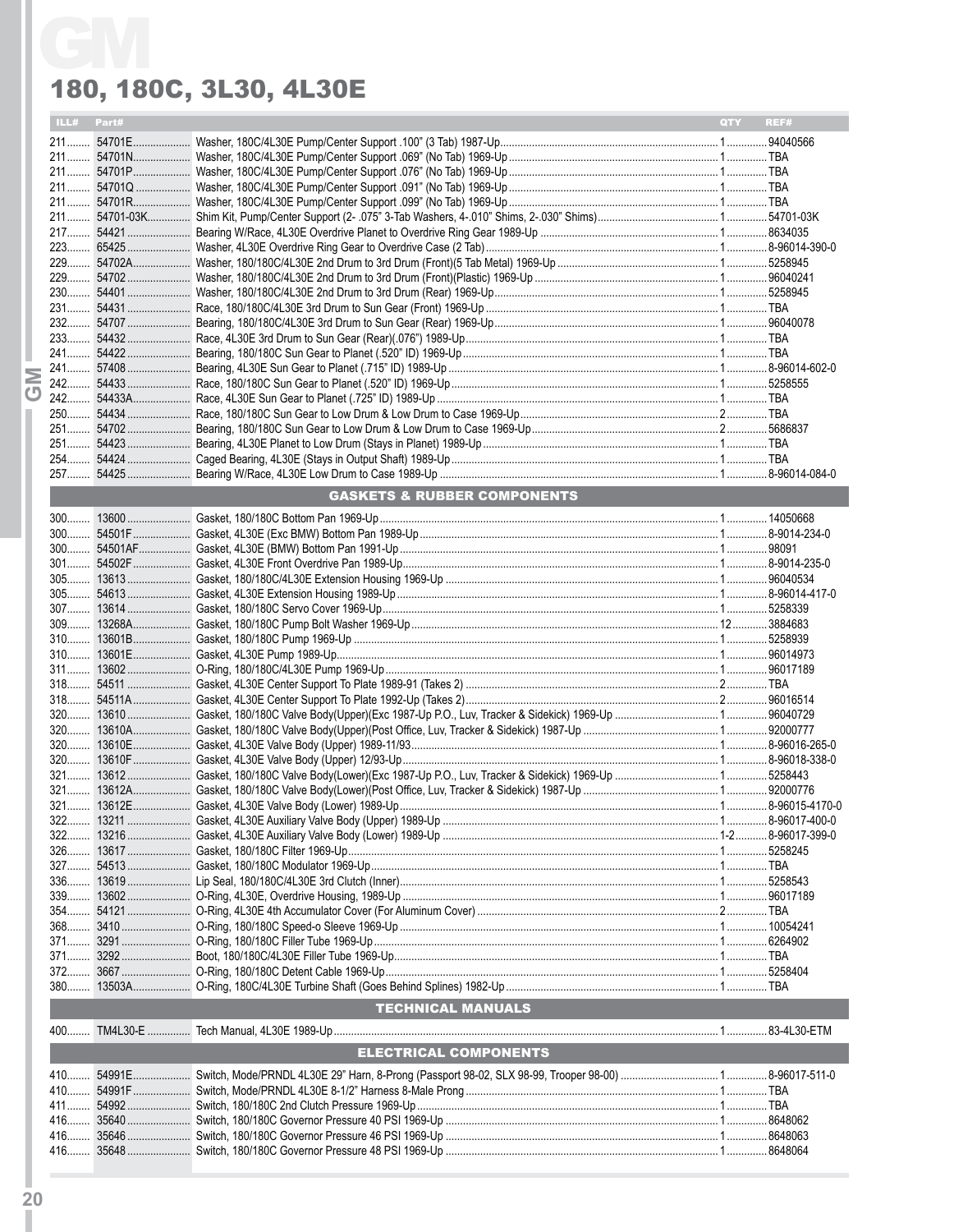| ILL# Part# |                                                                                                          | <b>QTY</b> | REF# |
|------------|----------------------------------------------------------------------------------------------------------|------------|------|
|            |                                                                                                          |            |      |
|            |                                                                                                          |            |      |
|            |                                                                                                          |            |      |
|            |                                                                                                          |            |      |
|            |                                                                                                          |            |      |
|            |                                                                                                          |            |      |
|            |                                                                                                          |            |      |
| $425$      |                                                                                                          |            |      |
| 425………     |                                                                                                          |            |      |
|            |                                                                                                          |            |      |
|            |                                                                                                          |            |      |
| 436        |                                                                                                          |            |      |
| 442        |                                                                                                          |            |      |
|            |                                                                                                          |            |      |
|            |                                                                                                          |            |      |
|            |                                                                                                          |            |      |
|            |                                                                                                          |            |      |
|            |                                                                                                          |            |      |
|            |                                                                                                          |            |      |
|            |                                                                                                          |            |      |
|            |                                                                                                          |            |      |
| 445        |                                                                                                          |            |      |
|            |                                                                                                          |            |      |
|            |                                                                                                          |            |      |
|            |                                                                                                          |            |      |
|            |                                                                                                          |            |      |
| 446        |                                                                                                          |            |      |
|            |                                                                                                          |            |      |
|            | 446 54988C Wire Harn, 4L30E Internal (6 Wire Round Conn That Plugs Into Case Conn W/3 Two Wire Conn  TBA |            |      |
|            |                                                                                                          |            |      |
|            |                                                                                                          |            |      |
|            |                                                                                                          |            |      |
|            |                                                                                                          |            |      |
|            |                                                                                                          |            |      |
|            |                                                                                                          |            |      |
|            |                                                                                                          |            |      |
|            |                                                                                                          |            |      |
|            |                                                                                                          |            |      |
|            |                                                                                                          |            |      |
|            |                                                                                                          |            |      |
|            |                                                                                                          |            |      |
|            | <b>MISCELLANEOUS COMPONENTS</b>                                                                          |            |      |
|            |                                                                                                          |            |      |
|            |                                                                                                          |            |      |
|            |                                                                                                          |            |      |
|            |                                                                                                          |            |      |
|            | <b>PUMPS &amp; PUMP COMPONENTS</b>                                                                       |            |      |
|            |                                                                                                          |            |      |
|            |                                                                                                          |            |      |
|            |                                                                                                          |            |      |
|            |                                                                                                          |            |      |
| 520<br>520 |                                                                                                          |            |      |
|            |                                                                                                          |            |      |
|            |                                                                                                          |            |      |
| 520        |                                                                                                          |            |      |
| 520        |                                                                                                          |            |      |
| 507        |                                                                                                          |            |      |
|            |                                                                                                          |            |      |
|            |                                                                                                          |            |      |
| $507$      |                                                                                                          |            |      |
| 530        |                                                                                                          |            |      |
| 544        |                                                                                                          |            |      |
| 544        |                                                                                                          |            |      |

**21**

**IGMI**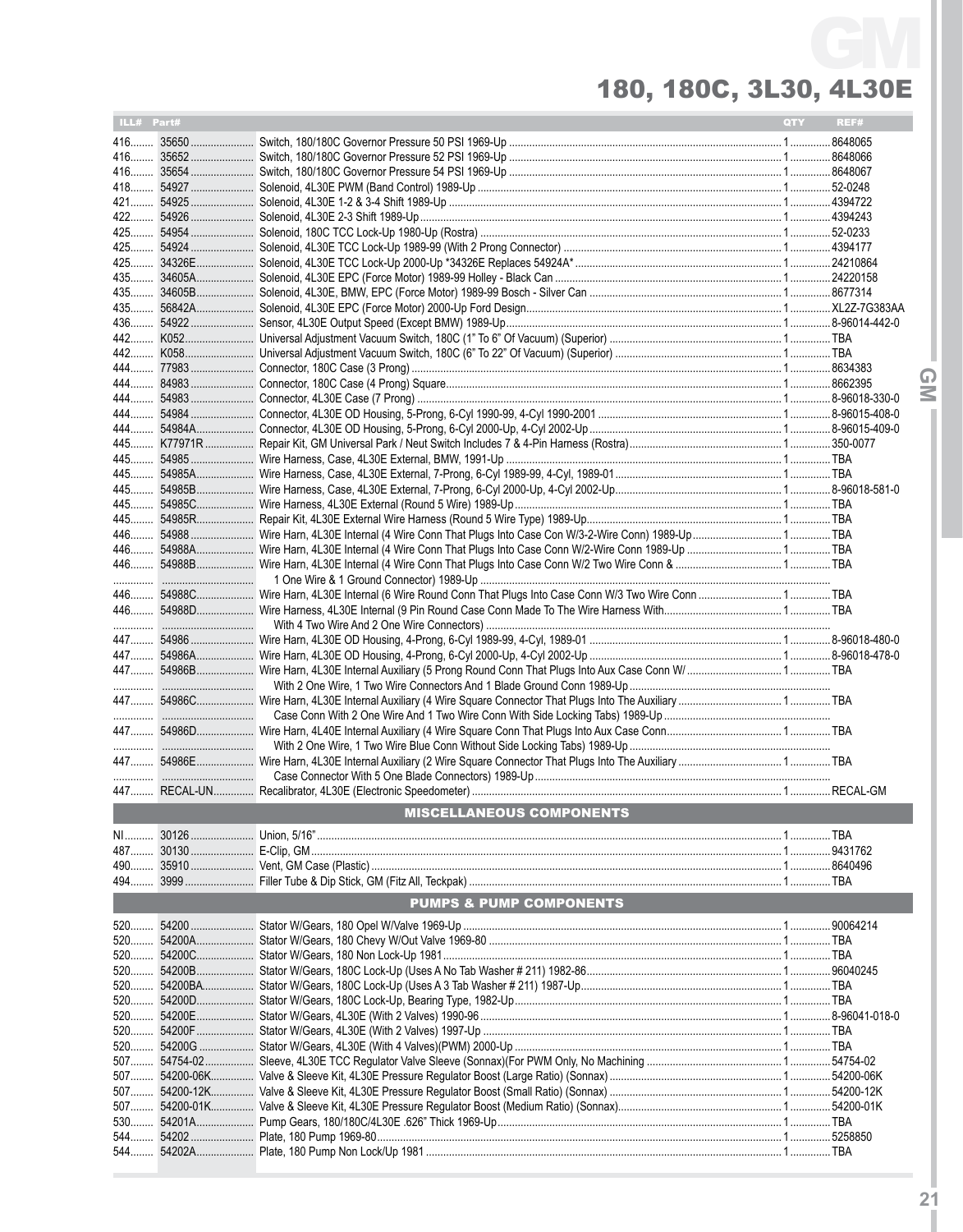|            | 180, 180C, 3L30, 4L30E                  |            |      |
|------------|-----------------------------------------|------------|------|
| ILL# Part# |                                         | <b>OTY</b> | REF# |
|            |                                         |            |      |
|            |                                         |            |      |
|            |                                         |            |      |
|            |                                         |            |      |
|            |                                         |            |      |
|            |                                         |            |      |
|            |                                         |            |      |
|            |                                         |            |      |
|            |                                         |            |      |
|            |                                         |            |      |
|            |                                         |            |      |
|            |                                         |            |      |
|            | <b>DRUMS</b>                            |            |      |
|            |                                         |            |      |
|            |                                         |            |      |
|            |                                         |            |      |
|            |                                         |            |      |
|            |                                         |            |      |
|            |                                         |            |      |
|            |                                         |            |      |
|            |                                         |            |      |
|            |                                         |            |      |
|            |                                         |            |      |
|            |                                         |            |      |
|            | <b>PLANETS</b>                          |            |      |
|            |                                         |            |      |
|            |                                         |            |      |
|            |                                         |            |      |
|            |                                         |            |      |
|            |                                         |            |      |
|            |                                         |            |      |
|            |                                         |            |      |
|            |                                         |            |      |
|            |                                         |            |      |
|            |                                         |            |      |
|            |                                         |            |      |
|            |                                         |            |      |
|            |                                         |            |      |
|            | <b>PLANET KITS</b>                      |            |      |
|            |                                         |            |      |
|            |                                         |            |      |
|            |                                         |            |      |
|            |                                         |            |      |
|            |                                         |            |      |
|            |                                         |            |      |
|            |                                         |            |      |
|            | RING GEARS, SUN GEARS & CENTER SUPPORTS |            |      |
|            |                                         |            |      |
|            |                                         |            |      |
|            |                                         |            |      |
|            |                                         |            |      |
|            |                                         |            |      |
|            |                                         |            |      |
|            |                                         |            |      |
|            |                                         |            |      |
|            |                                         |            |      |
|            |                                         |            |      |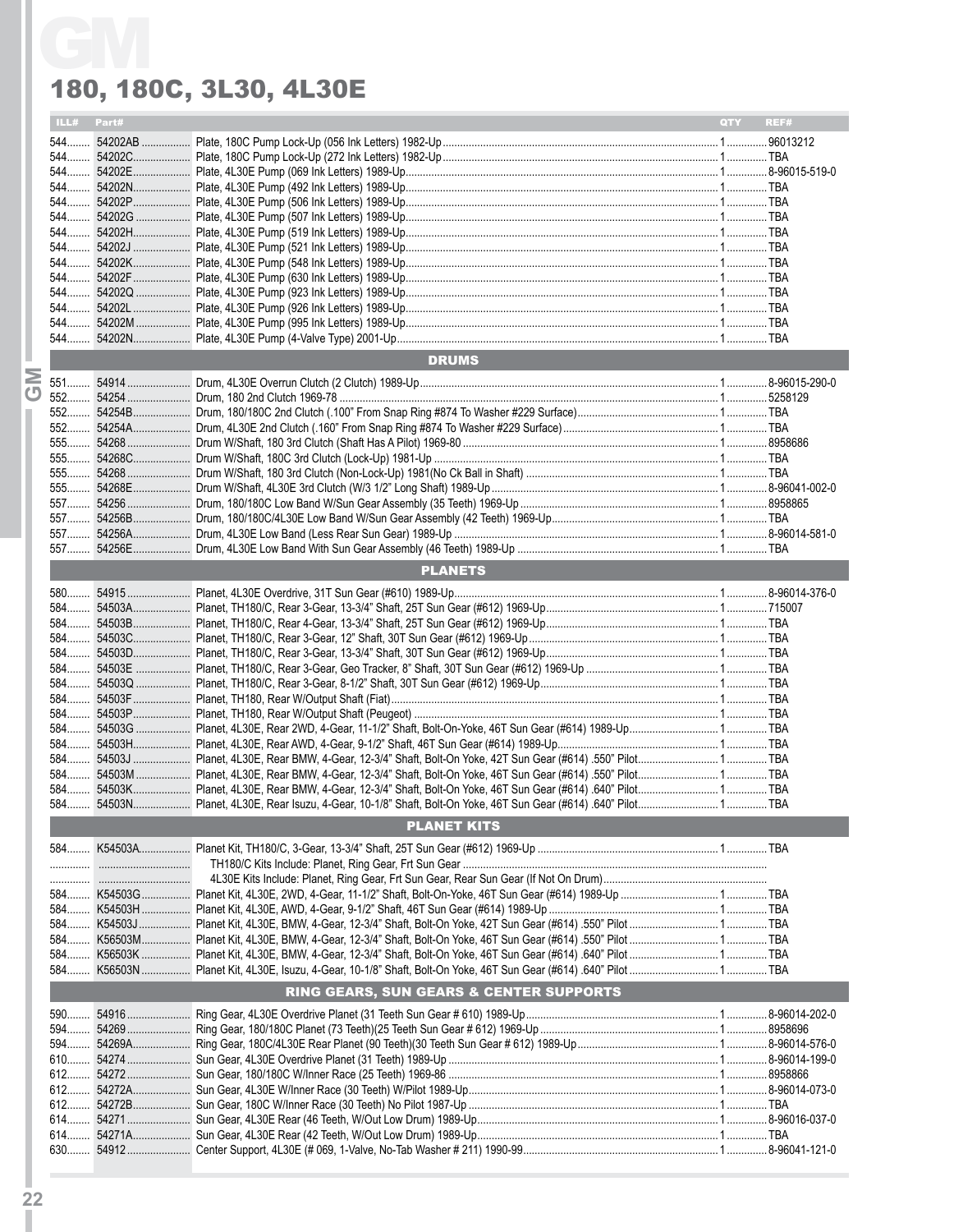| ILL# Part# |                                     | QTY | REF# |
|------------|-------------------------------------|-----|------|
|            |                                     |     |      |
|            |                                     |     |      |
|            |                                     |     |      |
|            |                                     |     |      |
|            |                                     |     |      |
|            |                                     |     |      |
|            |                                     |     |      |
|            | <b>SPRAGS &amp; ROLLER CLUTCHES</b> |     |      |
|            |                                     |     |      |
|            |                                     |     |      |
|            |                                     |     |      |
|            |                                     |     |      |
|            |                                     |     |      |
|            | <b>GOVERNORS &amp; SUPPORTS</b>     |     |      |
|            |                                     |     |      |
|            |                                     |     |      |
|            |                                     |     |      |
|            |                                     |     |      |
|            |                                     |     |      |
|            |                                     |     |      |
|            |                                     |     |      |
|            |                                     |     |      |
|            |                                     |     |      |
|            | VALVE BODIES (DACCO VB#)            |     |      |
|            |                                     |     |      |
|            |                                     |     |      |
|            | <b>VALVE BODIES</b>                 |     |      |
|            |                                     |     |      |
|            |                                     |     |      |
|            |                                     |     |      |
|            |                                     |     |      |
|            |                                     |     |      |
|            |                                     |     |      |
|            |                                     |     |      |
|            | <b>HOUSINGS, CASES &amp; PANS</b>   |     |      |
|            |                                     |     |      |
|            |                                     |     |      |
|            |                                     |     |      |
|            |                                     |     |      |
|            |                                     |     |      |
|            |                                     |     |      |
|            |                                     |     |      |
|            |                                     |     |      |
|            |                                     |     |      |
|            |                                     |     |      |
|            |                                     |     |      |
|            |                                     |     |      |
|            |                                     |     |      |
|            |                                     |     |      |
|            |                                     |     |      |
|            |                                     |     |      |
|            |                                     |     |      |
|            |                                     |     |      |
|            |                                     |     |      |
|            |                                     |     |      |
|            |                                     |     |      |
|            |                                     |     |      |
|            |                                     |     |      |
|            |                                     |     |      |
|            |                                     |     |      |
|            |                                     |     |      |
| 762        |                                     |     |      |
|            |                                     |     |      |

**23**

**IGMI**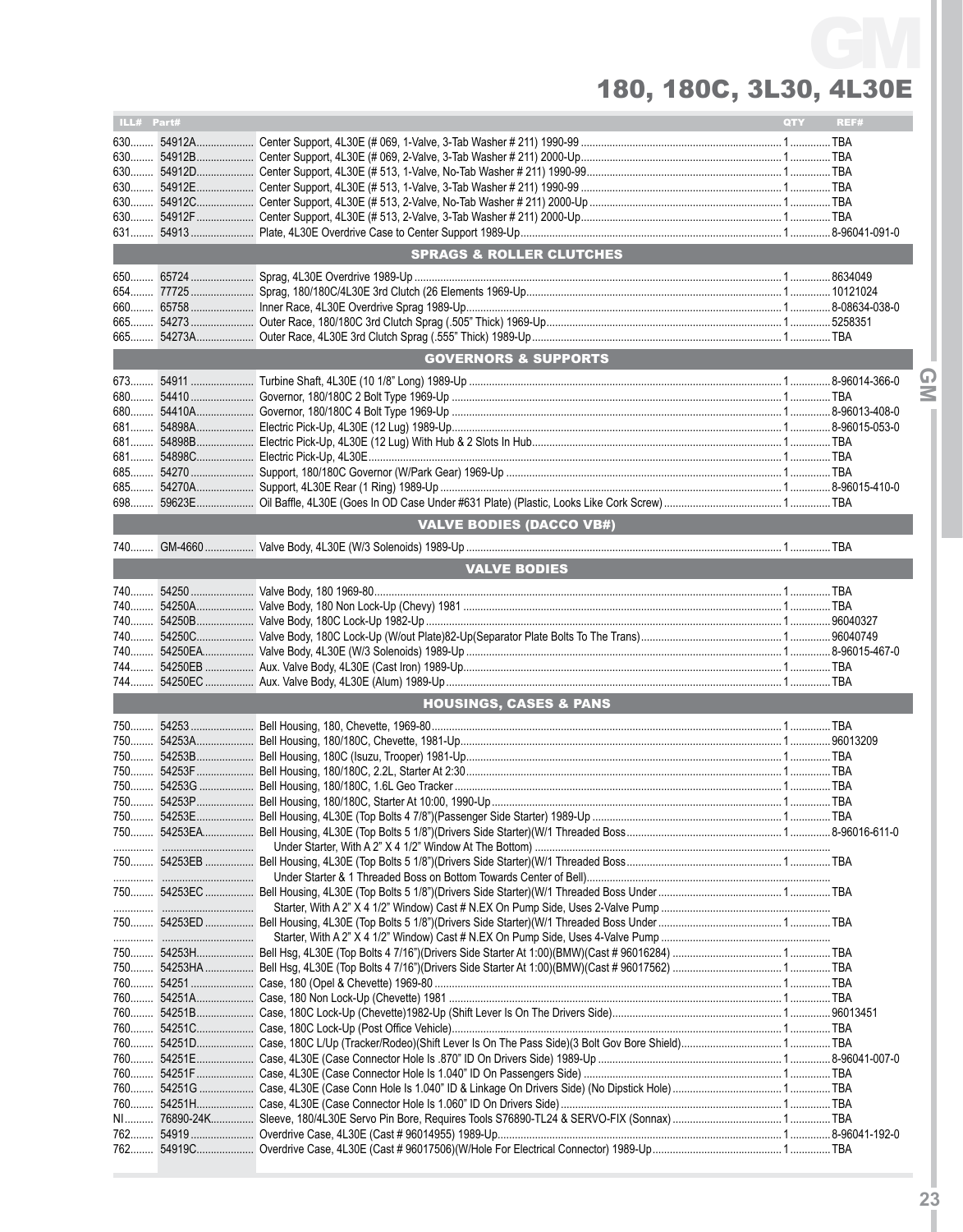| ILL# Part#     |                                         | QTY REF# |  |
|----------------|-----------------------------------------|----------|--|
|                |                                         |          |  |
|                |                                         |          |  |
|                |                                         |          |  |
|                |                                         |          |  |
|                |                                         |          |  |
|                |                                         |          |  |
|                |                                         |          |  |
|                |                                         |          |  |
|                |                                         |          |  |
|                |                                         |          |  |
|                |                                         |          |  |
|                |                                         |          |  |
|                |                                         |          |  |
|                |                                         |          |  |
|                |                                         |          |  |
|                |                                         |          |  |
|                | <b>PISTONS, RETAINERS &amp; LINKAGE</b> |          |  |
|                |                                         |          |  |
|                |                                         |          |  |
|                |                                         |          |  |
|                |                                         |          |  |
|                |                                         |          |  |
|                |                                         |          |  |
|                |                                         |          |  |
|                |                                         |          |  |
|                |                                         |          |  |
|                |                                         |          |  |
|                |                                         |          |  |
|                |                                         |          |  |
|                |                                         |          |  |
|                |                                         |          |  |
|                |                                         |          |  |
|                |                                         |          |  |
|                |                                         |          |  |
|                |                                         |          |  |
|                |                                         |          |  |
|                |                                         |          |  |
|                |                                         |          |  |
|                |                                         |          |  |
|                |                                         |          |  |
|                |                                         |          |  |
| 960            |                                         |          |  |
|                |                                         |          |  |
| $962$          |                                         |          |  |
|                |                                         |          |  |
| $965$<br>$966$ |                                         |          |  |
| $966$          |                                         |          |  |
| $966$          |                                         |          |  |
|                |                                         |          |  |
| $971$          |                                         |          |  |
|                |                                         |          |  |
|                |                                         |          |  |
|                |                                         |          |  |
|                |                                         |          |  |
| $981$          |                                         |          |  |
| $982$          |                                         |          |  |
| 985<br>986     |                                         |          |  |
| 986            |                                         |          |  |
| $991$          |                                         |          |  |
|                |                                         |          |  |
| 995            |                                         |          |  |
|                |                                         |          |  |